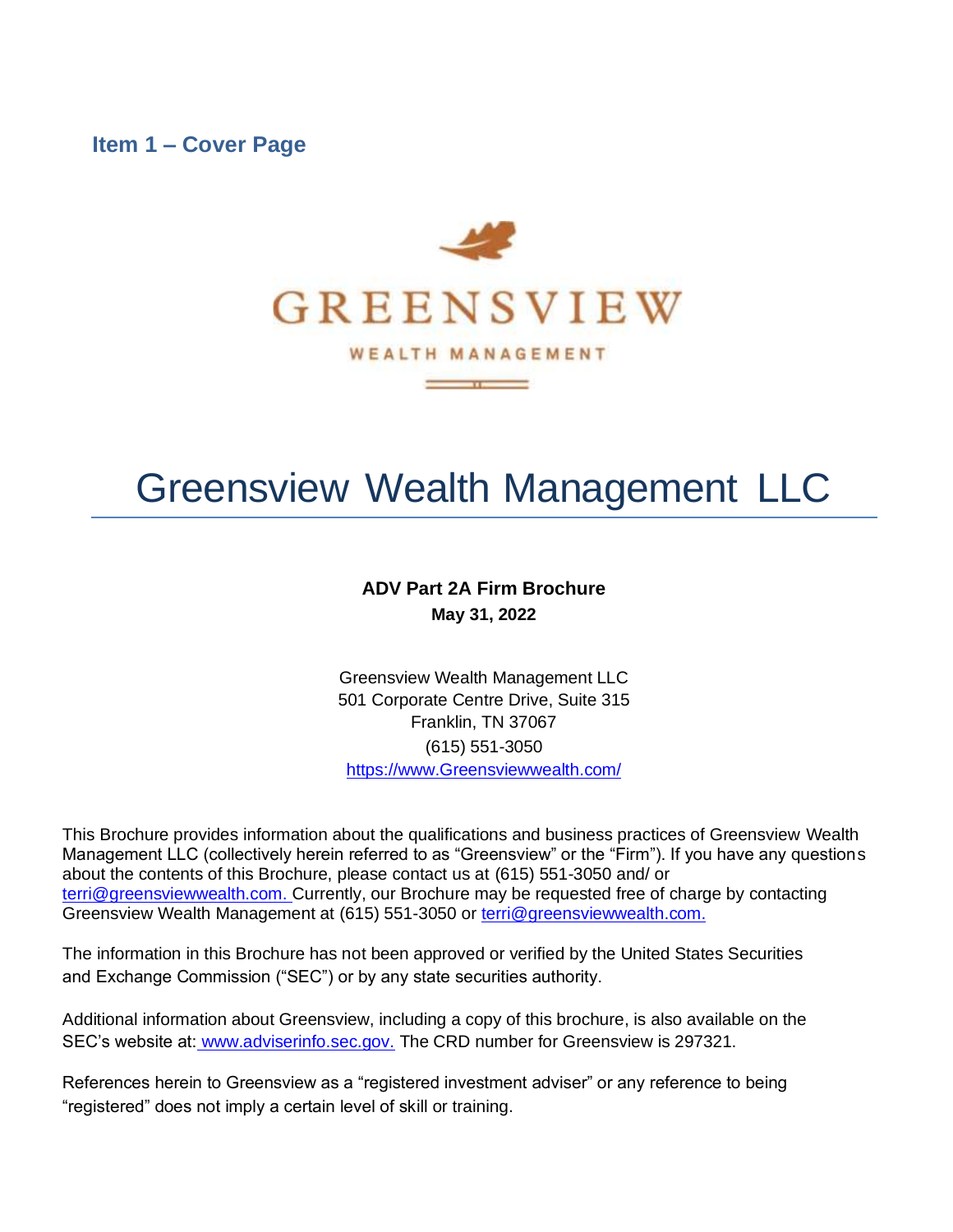# <span id="page-1-0"></span>**Item 2 – Material Changes**

The Material Changes section of this brochure will be updated annually or when material changes occur since the previous release of the Firm Brochure. Each year, we will ensure that you receive a summary of any material changes to this and subsequent brochures by April 30th. We will further provide you with our most recent brochure at any time at your request, without charge. You may request a brochure by contacting us at 615-551-3050.

### **Material Changes since the Last Update**

Greensview Wealth Management, LLC was established as a Registered Investment Advisor in July 2018 with the Securities and Exchange Commission ("SEC"), under the rules and regulations of the US Investment Advisers Act of 1940, as amended (the "Advisers Act").

The following material changes have been made since the last annual update filing on March 29, 2021:

• No material changes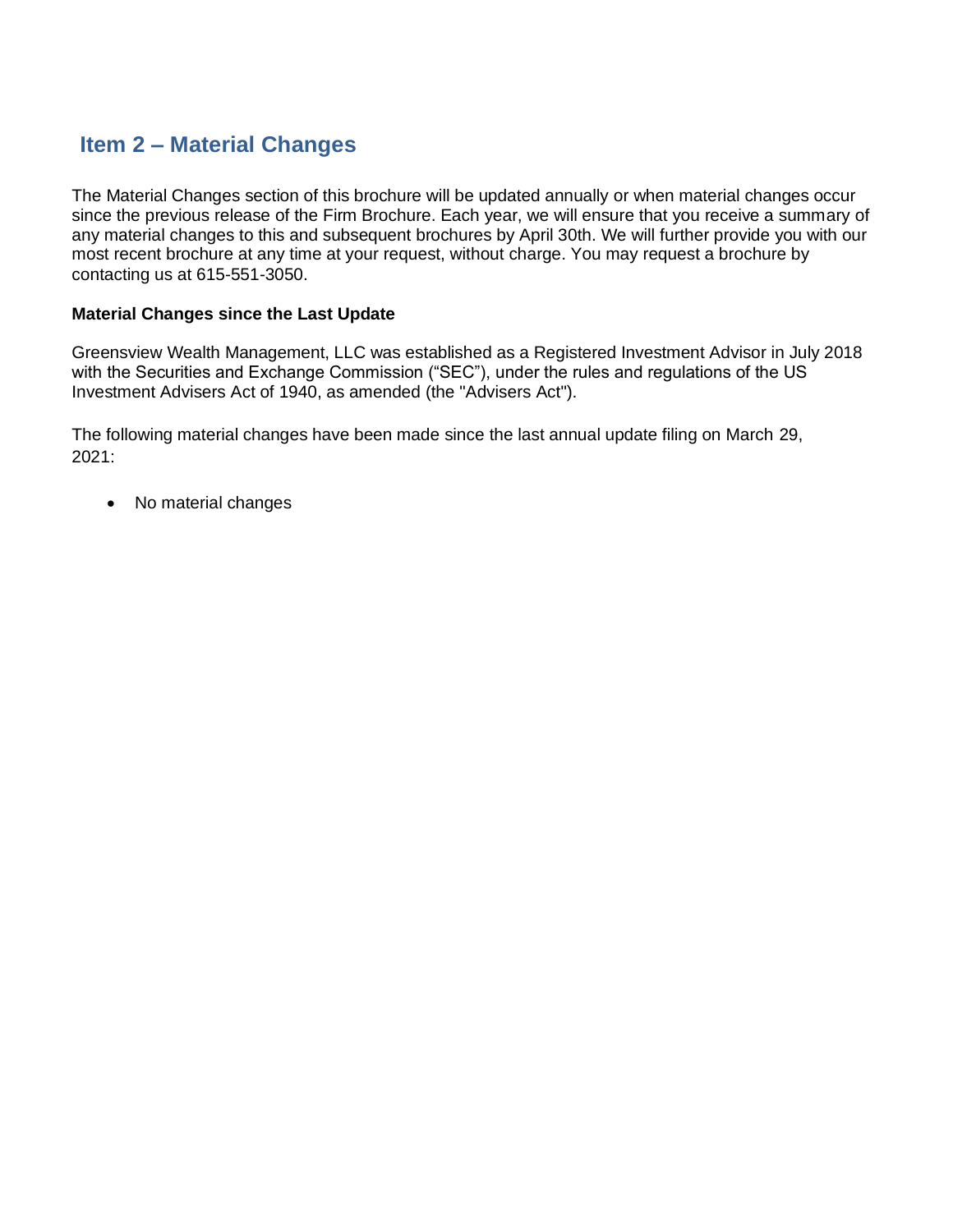# <span id="page-2-0"></span>**Item 3 - Table of Contents**

# **Contents**

| Item 10 - Other Financial Industry Activities and Affiliations and Conflicts of Interest 12 |  |
|---------------------------------------------------------------------------------------------|--|
| Item 11 - Code of Ethics, Participation in Client Transactions and Personal Trading12       |  |
|                                                                                             |  |
|                                                                                             |  |
|                                                                                             |  |
|                                                                                             |  |
|                                                                                             |  |
|                                                                                             |  |
|                                                                                             |  |
|                                                                                             |  |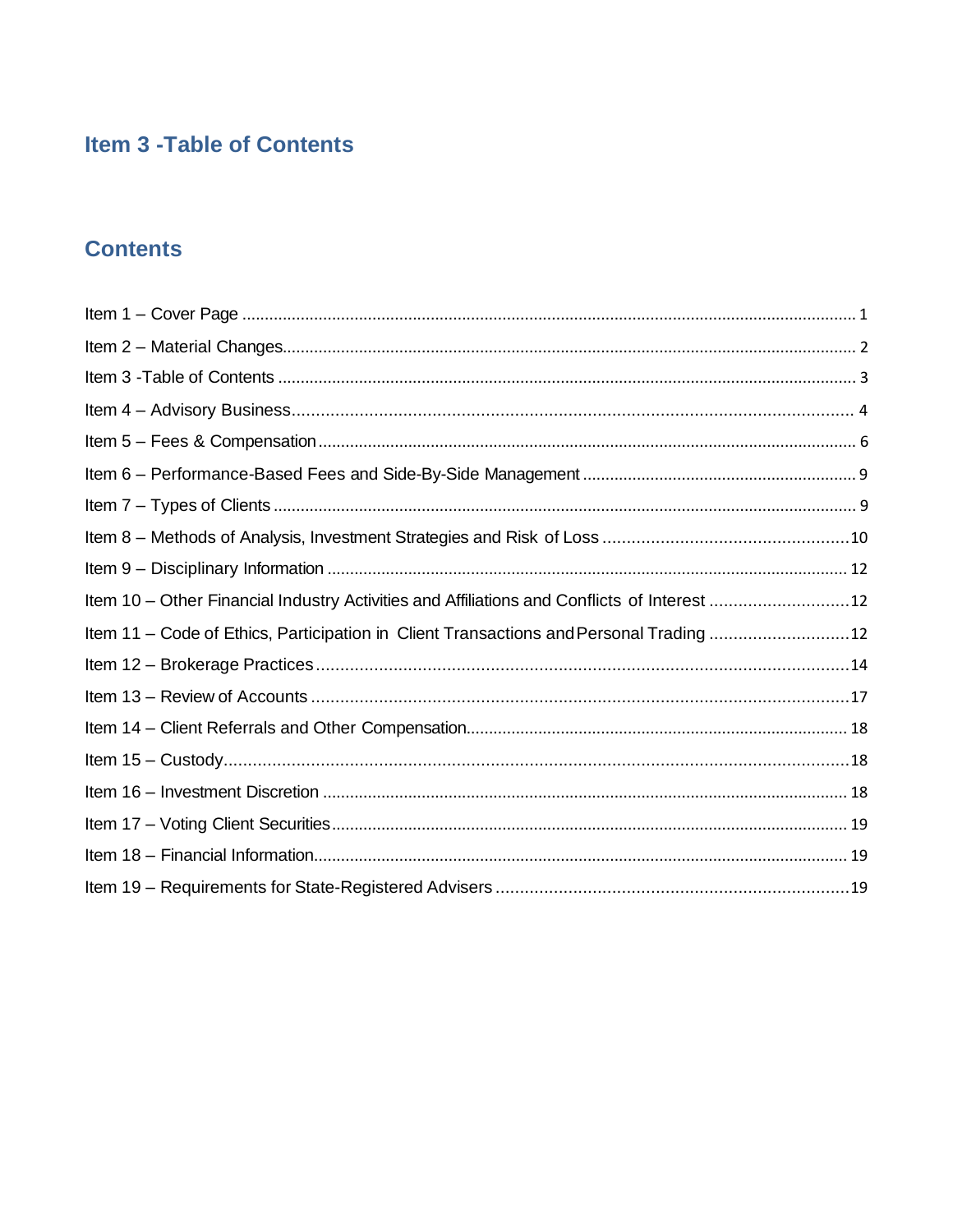# <span id="page-3-0"></span>**Item 4 – Advisory Business**

### **About Greensview Wealth Management**

Greensview Wealth Management LLC ("Greensview" or "the Firm" or "We") is a wealth management firm that offers financial planning, investment consulting, and investment management services, on a discretionary and non-discretionary basis.

Greensview Wealth Management is a limited liability company founded in Illinois on June 26<sup>th</sup>, 2017, now based in Franklin, Tennessee. The firm is registered as an independent investment adviser. Greensview is 100% privately owned by Matthew Wilkes and is located at 501 Corporate Centre Drive, Suite 315, Franklin, TN 37067.

As of December 31, 2021, Greensview has \$133,339,227 in assets under management, \$68,212,080 of which is managed on a discretionary basis and \$65,227,147 managed on a non-discretionary basis.

### **Types of Advisory Activities**

### **Financial Planning**

As a wealth management firm, Greensview typically seeks to develop a comprehensive financial plan for many of our clients. Financial planning service can be bundled alongside other services such as investment management services or offered independently as part of a separate financial planning agreement. Our financial planning process seeks to help our clients make decisions related to their financial affairs. The financial planning process helps us discover and prioritize our client's goals and objectives, gather data, and develop a unique strategy based on those goals. All strategies are customized to incorporate the client's individual needs and circumstances. Services provided to clients include investment, estate, insurance, charitable gift, and tax planning (particularly with regard to portfolio tax issues). Ongoing services may be provided through regular meetings that assess progress toward goals and monitor life transitions. We will also coordinate with other advisors (accountants, attorneys, insurance agents, etc.) to help develop holistic financial plans. Although the firm does seek to provide a complete financial plan, there is no legal counsel or tax advice provided.

As part of our financial planning process, we will assist our clients in defining personal financial goals and objectives to be analyzed within one or more of the following areas: retirement planning, investment planning, tax planning, estate planning, charitable planning, and asset protection planning. We generally recommend a comprehensive financial plan, however, we can provide a la cart financial planning services upon request or where the situation warrants it. On average, we expect each topic to take between 1-5 hours to complete individually, depending on complexity. The average comprehensive financial plans take approximately 10 hours. Your individual financial plan may vary depending on your financial situation, net worth, income, and the complexity of your financial affairs.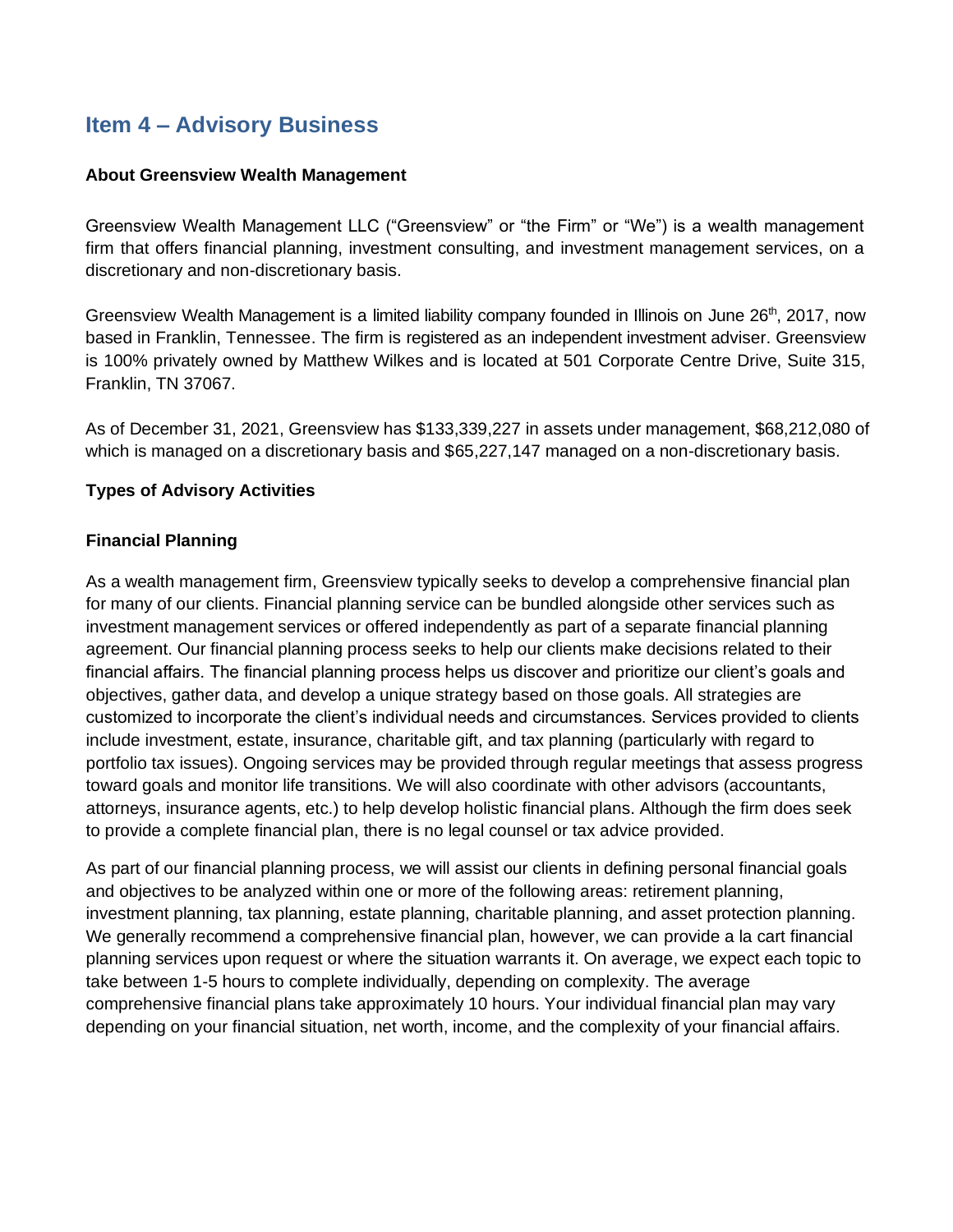### **Investment Management**

One of the primary activities of Greensview Wealth Management is providing investment management services for our clients. Our firm provides both investment management services on both a discretionary and non-discretionary basis. We seek to offer investment advisory services specifically tailored to meet the needs of each client. Prior to delivering investment advisory services, the firm will review the client's existing investments, and then ascertain the client's risk tolerance and specific investment objective. If you grant Greensview discretionary authority to implement the investment strategy, we will then allocate your investment assets consistent with your stated investment objective. If Greensview does not have discretion, then the firm will make recommendations based upon the same analysis above, but will be unable to implement its strategy without first receiving your consent. Clients that engage the firm on a non-discretionary investment advisory basis must be willing to accept that we cannot effect any account transactions without obtaining prior verbal consent to any such transaction(s) from you. Thus, in the event of a market correction during which the client is unavailable, Greensview will be unable to effect any account transactions (as it would for its discretionary accounts) without first obtaining your verbal consent. You can impose reasonable restrictions on any of the Adviser's investment advisory services at any time, however, we retain the right to withdrawal as investment advisor where the restrictions interfere with our investment strategies.

### **Investment Consulting**

Greensview works to provide institutional retirement plans and the plan sponsors with diversified investment options for plan participants to choose from. In addition, as requested by the plan sponsor, we shall provide plan participants with general information seminars and/or educational materials that describe the various investment alternatives available under the plan, information about investing generally, including information about different types of investments, information about different investment allocation strategies, including information about historical returns, and interactive materials designed to help participants identify an appropriate investment strategy.

Please note: In performing services for you, we rely on information provided by you. We are unable and not required to verify any information we receive from your or from other professionals acting on your behalf (attorneys, accountants, business manages, etc.). In moving forward with this relationship, you are expressly authorizing Greensview to rely on this information. It remains the client's responsibility to promptly notify your investment adviser representative if there is ever any change in your financial situation or investment objectives for the purpose of reviewing, evaluating or revising the Firm's previous recommendations or services.

### **Additional Services:**

Greensview Wealth Management may furnish advice on matters not involving securities, such as:

- Retirement Income Planning Withdrawal Rate Analysis
- Insurance Review& Planning Corporate Retirement Plan Guidance
- Estate & Charitable Gift Planning
- Business Successions
- Education Planning
- Cash Flow & Budgeting
- Employee Benefits & 401(k) Guidance
- Tax Planning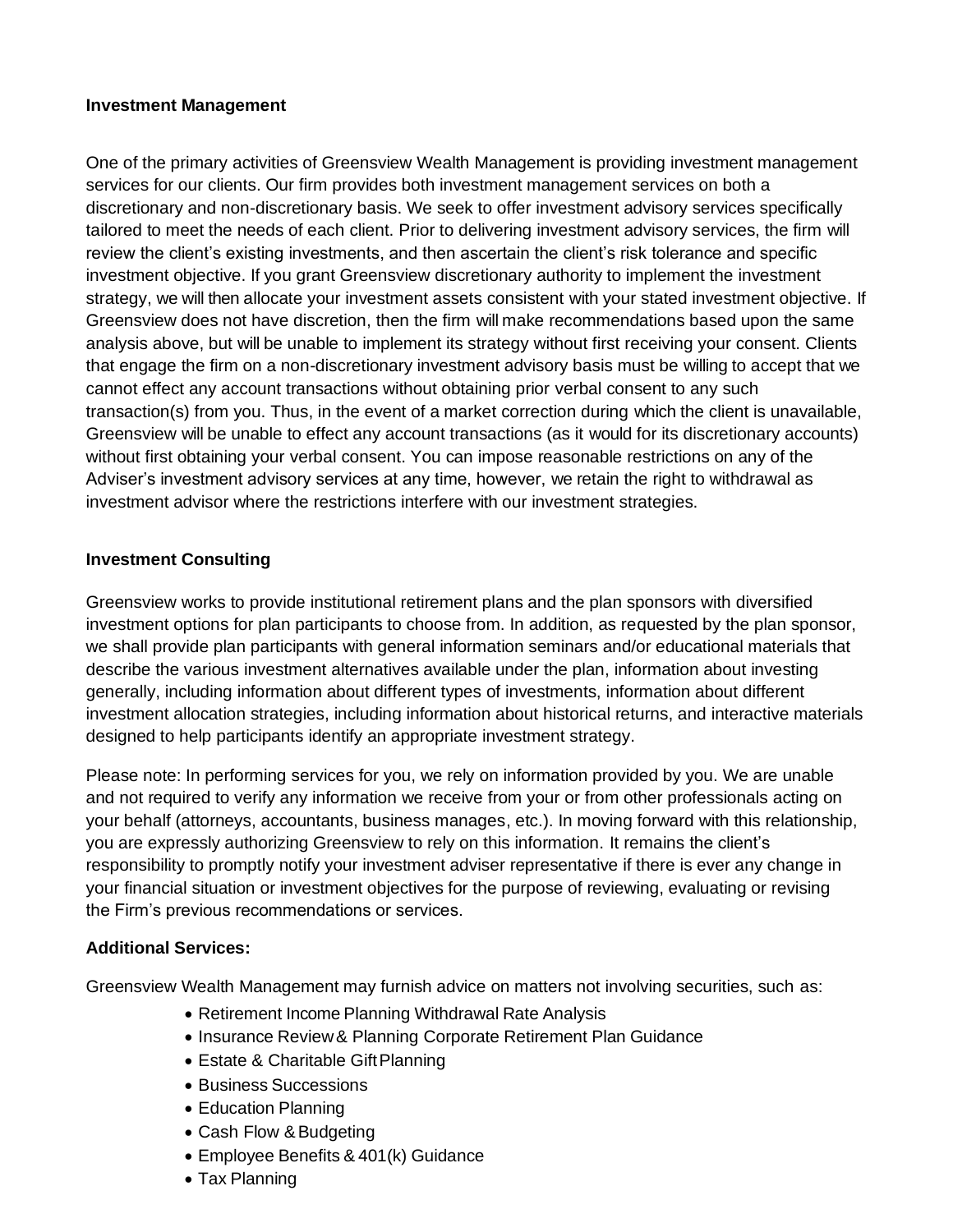# <span id="page-5-0"></span>**Item 5 – Fees & Compensation**

Clients shall pay Greensview fees for financial planning, investment consulting, and investment management services. Our general policy is to charge fees in accordance with the standard fee schedule in effect at the time of the charge, however, all fees and account minimums are subject to negotiation. The specific manner in which we charge fees will be described in the client's written investment advisory agreement, but fees are generally assessed in accordance with the following sections. Greensview is not a custodian, however, we may be deemed to have custody of certain assets due to our ability to instruct the custodian to deduct advisory fees on your behalf. Fees in our advisory accounts are deducted monthly and are generally paid in advance, though fees can also be paid in arrears depending on client preference.

### **Financial Planning Fees**

Financial planning fees are charged on an hourly or per-plan (i.e. a flat fee) and/or monthly basis, according to the financial planning agreement. The amount of the financial planning fee is based upon several factors, including net worth, gross income, complexity of one's financial affairs, and the time necessary to meet each individual client's goals and priorities. Certain unforeseen expenses may not be included in the financial planning fee and would be billed directly. As a wealth management firm, we consider our financial planning services to be a key extension of the wealth management process, and may waive the related financial planning fees and expenses as part of our overall investment management services. An upfront financial planning fee will be charged once the client has agreed to the financial planning relationship, and the client will then typically be charged a monthly financial planning retainer to maintain the services.

As part of our financial planning process, we will assist the Client in defining personal financial goals and objectives to be analyzed within one or more of the following areas: retirement planning, investment planning, tax planning, estate planning, charitable planning, and asset protection planning. We generally recommend a comprehensive financial plan; however, we can provide a la cart financial planning services upon request or where the situation warrants it.

We typically charge a flat fee of \$1,000 to \$5,000 when financial planning services are requested separately from investment management services. Although we do not typically charge financial planning fees on an hourly basis, our hourly rates for financial planning is between \$100 -\$500 an hour. Rates vary depending on each client's individual financial situation, net worth, income, and the complexity of their financial affairs. Factors that we consider in determining the fee charged (for both flat and hourly) are the client's financial situation, net worth, income, and the complexity of your financial affairs. For example, clients with substantial estate planning needs or business planning needs would be the type of complex factors that may require more time (and hence, higher rates) than the average client. All fees are and services are negotiable, and will be outlined in the agreement between Greensview and the client prior to the implementation of any service.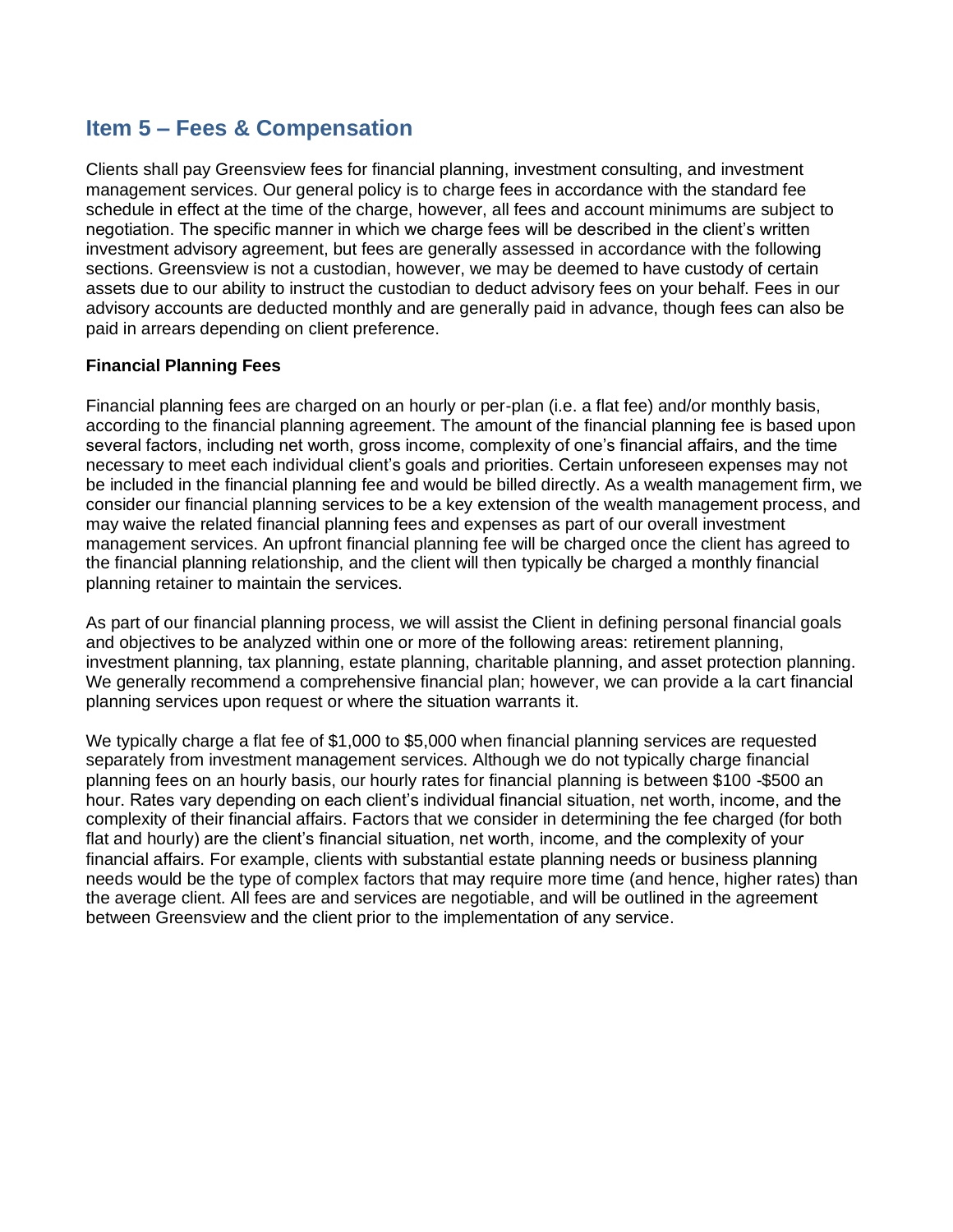On average, we expect each topic above to take between 1 -5 hours to complete individually, depending on complexity, and the average comprehensive financial plan takes approximately 10 hours. We do not have different levels of service based on the level of fees charged. All clients will be provided a written report and may contact us as often as they'd like.

### **Investment Management Fees**

The minimum annual fee per household for investment management services (with or without financial planning services) will generally be \$3,000. Due to the fee minimum, the fee a client may pay can be higher than the stated maximum rate included in the schedule(s) below. In all cases, the maximum annual fee a client will pay per household is capped at 2.0%. Fees are negotiable and the minimum fee may be waived at our discretion. Your account(s) will generally be charged a fee on monthly basis and paid in advance, though fees can also be paid in arrears depending on client preference. Some legacy clients are still charged on a quarterly basis.

Expressed on an annual basis, the fee schedule for discretionary and non-discretionary accounts is as follows:

| Value of Client's Account                   | Annual Fee % |
|---------------------------------------------|--------------|
| First \$500,000                             | 1.3%         |
| Next \$1,000,000                            | 0.85%        |
| Next \$1,000,000                            | 0.80%        |
| Next \$1,000,000                            | 0.75%        |
| Next \$1,500,000                            | 0.70%        |
| Next \$2,000,000                            | 0.65%        |
| Next \$3,000,000                            | 0.60%        |
| Next \$5,000,000                            | 0.50%        |
| Above \$15,000,000                          | 0.30%        |
| Minimum Annual Fee Charged<br>Per Household | \$3,000.00   |

### **Investment Management Services Fee Schedule With Financial Planning Included**

### **Investment Management Services Fee Schedule With No Financial Planning Services Included**

| Value of Client's Account | Annual Fee % |
|---------------------------|--------------|
| First \$500,000           | 1.5%         |
| Next \$1,000,000          | $1\%$        |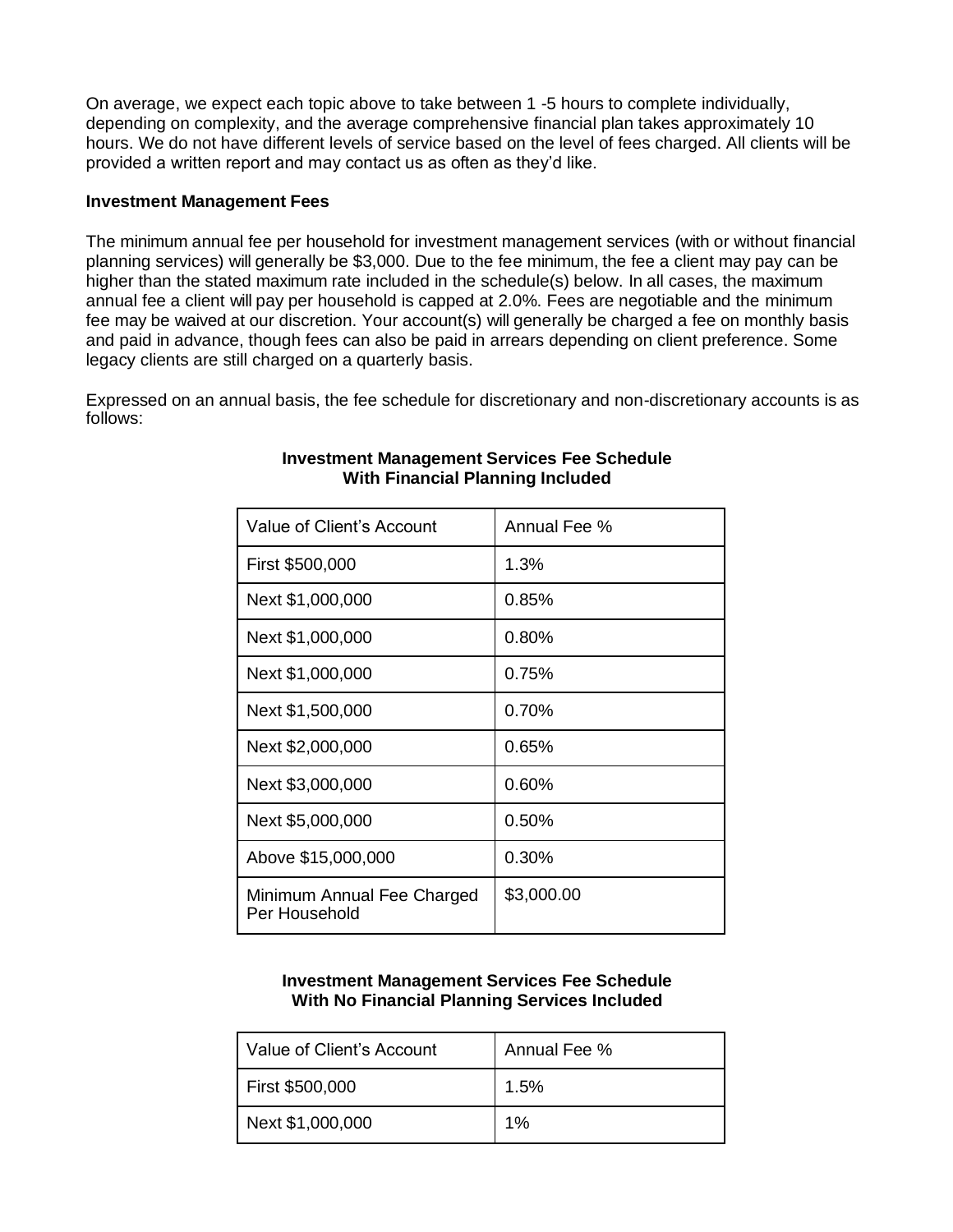| Next \$1,000,000                            | 0.95%      |
|---------------------------------------------|------------|
| Next \$1,000,000                            | $0.90\%$   |
| Next \$1,500,000                            | 0.85%      |
| Next \$1,500,000                            | 0.80%      |
| Next \$3,500,000                            | 0.75%      |
| Next \$5,000,000                            | 0.65%      |
| Above \$15,000,000                          | 0.40%      |
| Minimum Annual Fee Charged Per<br>Household | \$3.000.00 |

### **Investment Consulting Fees**

The fee schedule for Greensview's corporate advisory services and retirement plan consulting services is dependent upon the scope of each client engagement and the levels of service provided. These fees are typically between 0.10% and 0.50% and are negotiable. The factors we consider in determining the fee schedule for these clients include but are not exclusive to: number of participants, number of offices, committee involvement, and number of plan updates.

### **General Information**

### *Termination of the Advisory Relationship*

A client agreement may be canceled at any time, by either party, for any reason upon receipt of 30 days written notice, or as indicated in your Investment Advisory Agreement. As disclosed above, fees may be paid in advance or in arrears, depending on your preference. However, upon termination of an account where fees are paid in advance, any prepaid, unearned fees will be promptly refunded. In calculating a client's reimbursement of fees, we will pro rate the reimbursement according to the number of days remaining in the billing period.

#### *Mutual Fund Fees*

All fees paid to Greensview for investment advisory services are separate and distinct from the fees and expenses charged by mutual funds and/or exchange traded funds ("ETFs") in which we may invest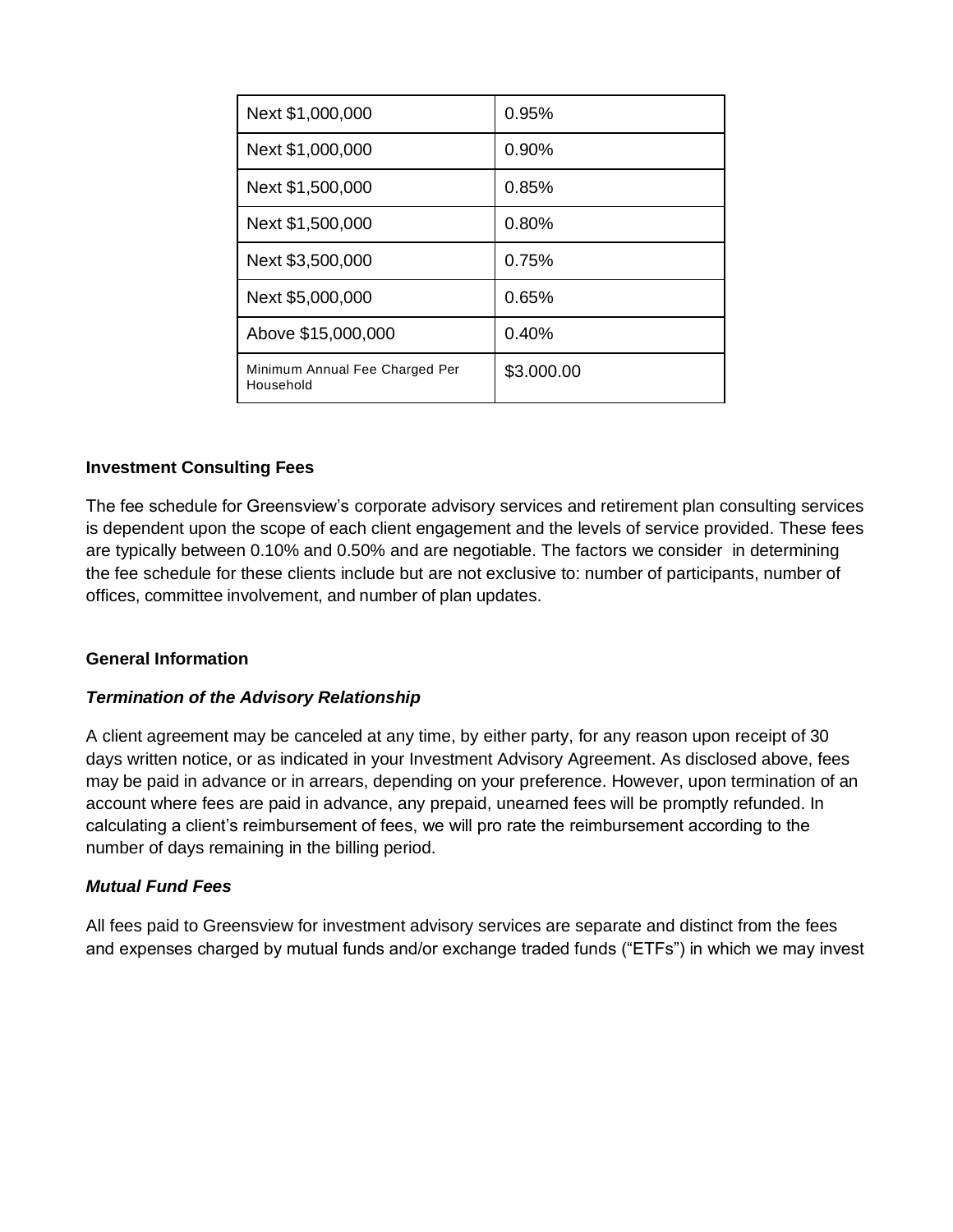your assets. These fees and expenses are described in each fund's prospectus. These fees will generally include a management fee, other fund expenses, and a possible distribution fee. If the fund also imposes sales charges, a client may pay an initial or deferred sales charge. Our fees pay for our services in advising you as to the investment of your assets including, among other things, our assistance in deciding which mutual fund or funds may be most appropriate to your financial condition and objectives. The mutual fund fees and expenses, on the other hand, pay for the costs of managing and investing the fund's portfolio of investments. A client could invest in a mutual fund directly, without our services, but the client would not receive the benefit of our services. Clients should review both the fees charged by the funds and our fees to fully understand the total amount of fees to be paid by the client and to thereby evaluate the advisory services being provided. Clients should also understand that mutual funds offer a variety of share classes, some including fees that are more expensive than others and some with no fees. The fund prospectus will describe these fees.

### *Additional Fees & Expenses*

In addition to the advisory fees we charge, you are also responsible for fees and expenses charged by custodians and imposed by broker/dealers. These addition charges include transaction charges, custodial fees, and commission costs. Please refer to the "Brokerage Practices" section of this Form ADV (Item 12) for additional information.

### *Advisory Fees In General*

You should be aware that similar advisory services may or may not be available from other registered (or unregistered) investment advisors for similar or lower fees.

# <span id="page-8-0"></span>**Item 6 – Performance-Based Fees and Side-By-Side Management**

Greensview does not have any performance-based fee arrangements, and consequently, does not participate in any side-by-side management.

# <span id="page-8-1"></span>**Item 7 – Types of Clients**

Greensview generally provides investment management services to:

- Individuals
- High net worth individuals,
- Trusts,
- Corporate retirement plans.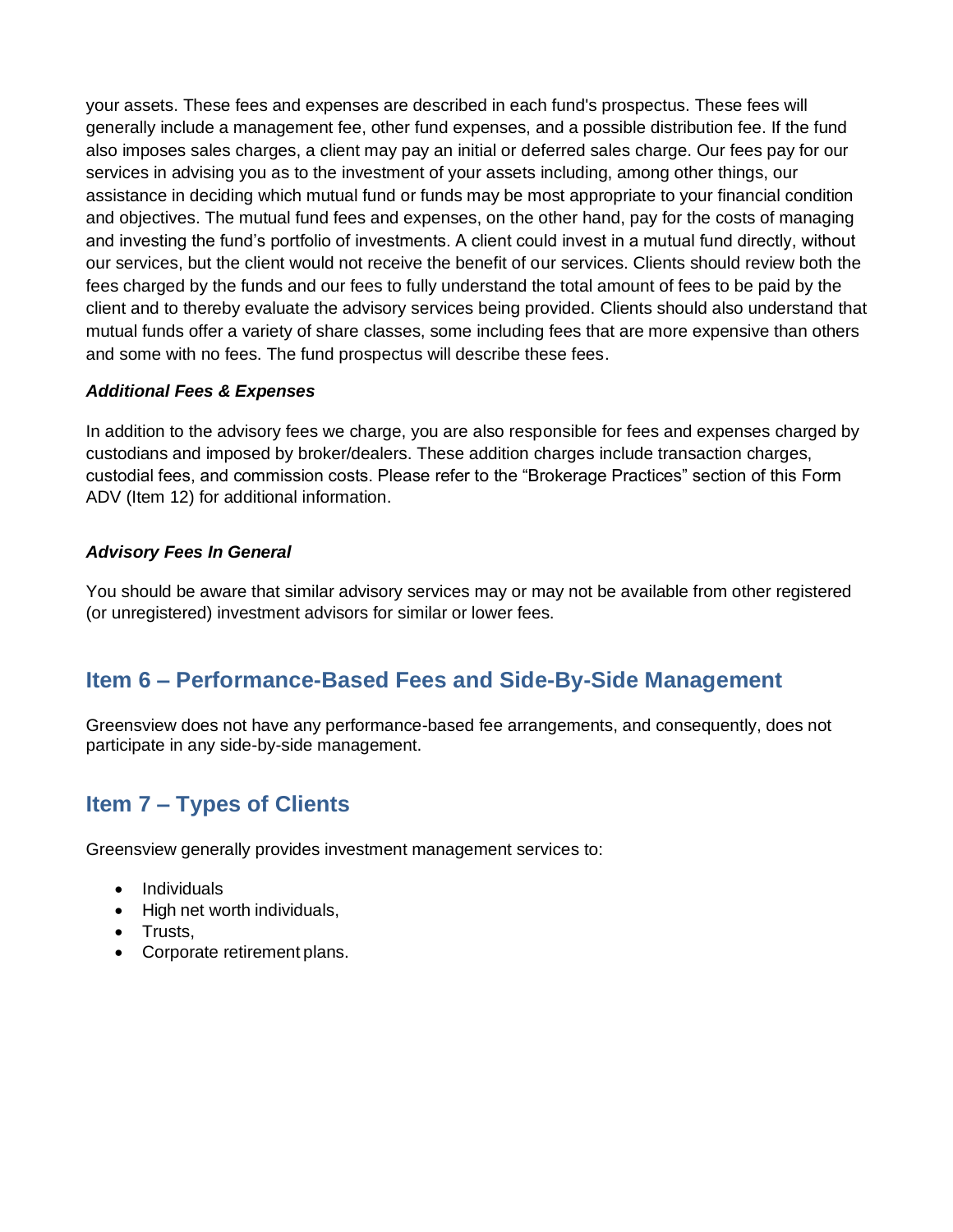# <span id="page-9-0"></span>**Item 8 – Methods of Analysis, Investment Strategies and Risk of Loss**

### **Methods of Analysis**

As part of the wealth management process, we attempt to measure your risk tolerance, time horizon, goals and objectives through an interview and data-gathering process in an effort to determine an investment plan or portfolio to best fit your investor profile. The specific investment strategies we choose to use may be based upon a number of different factors and determined by the type of investor. Your participation and delivery of accurate and complete information are critical to our process. We will assist you in developing gathering all the relevant information, however, we rely on and ultimately dependent upon you delivering us accurate and complete financial and other information.

Greensview may recommend that you authorize the discretionary management of a portion or all of your assets based upon your stated investment objectives. Potentially, we may recommend the use of a third-party manager as sub-advisor to certain portions of your portfolio. When selecting a sub-advisor for a client, we shall review information about the manager such as its disclosure statement and/or material supplied by the manager or independent third parties for a description of the sub-advisor's investment strategies, past performance and risk results to the extent available. Greensview shall continue to render services to the client relative to the discretionary selection of third-party managers, as well as the monitoring and review of your account performance and investment objectives.

Numerous publicly available sources of economic, financial and investment research are used by Greensview in servicing your accounts. We also utilize asset allocation software and historical performance modeling software in managing client accounts.

While we make every effort to consider tax consequences, the sale of investments may cause you taxable gain(s) or loss (es). We urge you to consult independent personal accountants about tax consequences resulting from transactions or any particular investment held in their account.

#### **Investment Strategies**

Greensview utilizes the following strategies in managing client accounts, provided that such strategies are appropriate to the needs of the client and consistent with the client's investment objectives, risk tolerance, and time horizons, among other considerations:

*Long-term purchases.* We purchase securities for certain strategies and composites with the idea of holding them in the client's account for longer than a year. Typically, we employ this strategy when:

- We believe the securities to be currently undervalued
- We may desire to have exposure to a particular asset class over time as a core holding within a portfolio
- The security's liquidity or transaction cost does not lend itself to active management such as in the case of private equity or debt
- We believe the underlying fundamentals and/or market share for a security are superior to its competitors.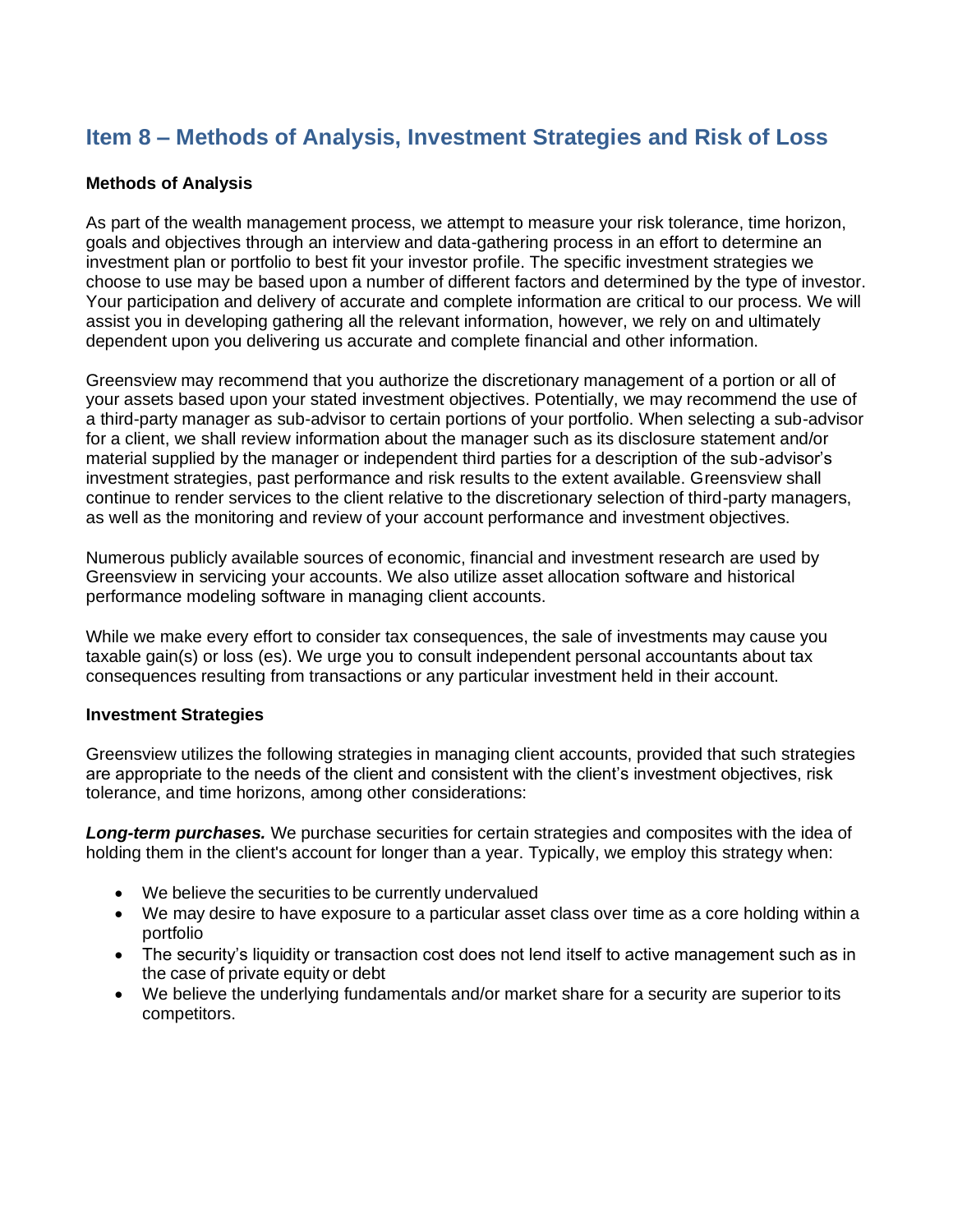*Short-term purchases.* For certain strategies and composites, we purchase securities with the idea of selling them within a relatively short time (typically a year or less). We do this in an attempt to take advantage of conditions that we believe will soon result in a favorable price swing. Short-term purchases may involve higher brokerage and other transaction costs than other investment strategies.

### **Risk of Loss**

Investment returns are not guaranteed, and our clients may lose money on their investments. We ask that our clients work with your Greensview advisor to help understand the clients' tolerance for risk. Our securities analysis and investment strategy methods rely, where possible and as appropriate, on credit ratings prepared by independent rating agencies and on financial statements audited by independent public auditors. We assume that rating agencies and auditors are in fact independent and that they perform their services in accordance with applicable legal and professional standards. In addition, we rely on company management, investment banks, and attorneys to make accurate and unbiased representations about these securities in public filings and other publicly available information. We believe this data has been obtained from sources believed to be reliable and is accurate to the best of our knowledge. However, we recognize that some data may be incorrect and there is always a risk that our analysis will be compromised by inaccurate or misleading information, or that unanticipated circumstances will lead to unanticipated adverse results. Risks of loss may also arise from unanticipated circumstances.

From time to time, we have clients who have invested in different classes of securities of the same issuer. If the issuer defaults or enters bankruptcy, we typically will be involved in negotiations on behalf of different classes of securities, which could include conflicting interests. In that situation, we will seek to act in the best interests of our clients, regardless of the client's holdings. As discussed above, Greensview's advisory services are tailored specifically to its individual client's risk tolerances and return objectives. As such, the risks of loss associated with our advisory services are largely dependent upon the methods of analysis, composites, and/or investment strategies employed upon a particular client's behalf. Nonetheless, in all cases, a risk of loss will accompany any potential for profit. Clients are encouraged to discuss the specific risks of loss which accompany various methods of analysis and/or investment strategies or composites with their Greensview investment advisor representative.

Clients invested in equities will have a percentage of their investments allocated to small and value stocks, including micro-cap securities. Securities of small companies are often less liquid than those of large companies and this could make it difficult to sell a small company security at a desired time or price. As a result, small/micro-cap company stocks may fluctuate relatively more in price. In general, smaller capitalization companies are also more vulnerable than larger companies to adverse business or economic developments and they may have more limited resources. There is a risk that value stocks may perform differently from the market as a whole and following value-oriented investment strategies may cause client portfolios to at times underperform equity funds that use other investment strategies.

Many of our strategies have clients who are invested in foreign securities. These investments may be affected unfavorably by changes in currency rates or exchange control regulations, or political or social instability in the particular foreign country or region. Investments in emerging markets may develop unevenly and may never fully develop. Furthermore, emerging securities markets have lower trading volumes and less liquidity than developed markets.

Our investment strategies may utilize various fixed income asset categories. Because the value of client investments in fixed income will still fluctuate, there remains the risk that clients will lose money. Even a long-term investment approach cannot guarantee a profit. Economic, political, and issuerspecific events will cause the value of fixed income securities owned by client portfolios to rise or fall. Fixed income securities are also subject to credit risk, or the risk that the issuer of a security may be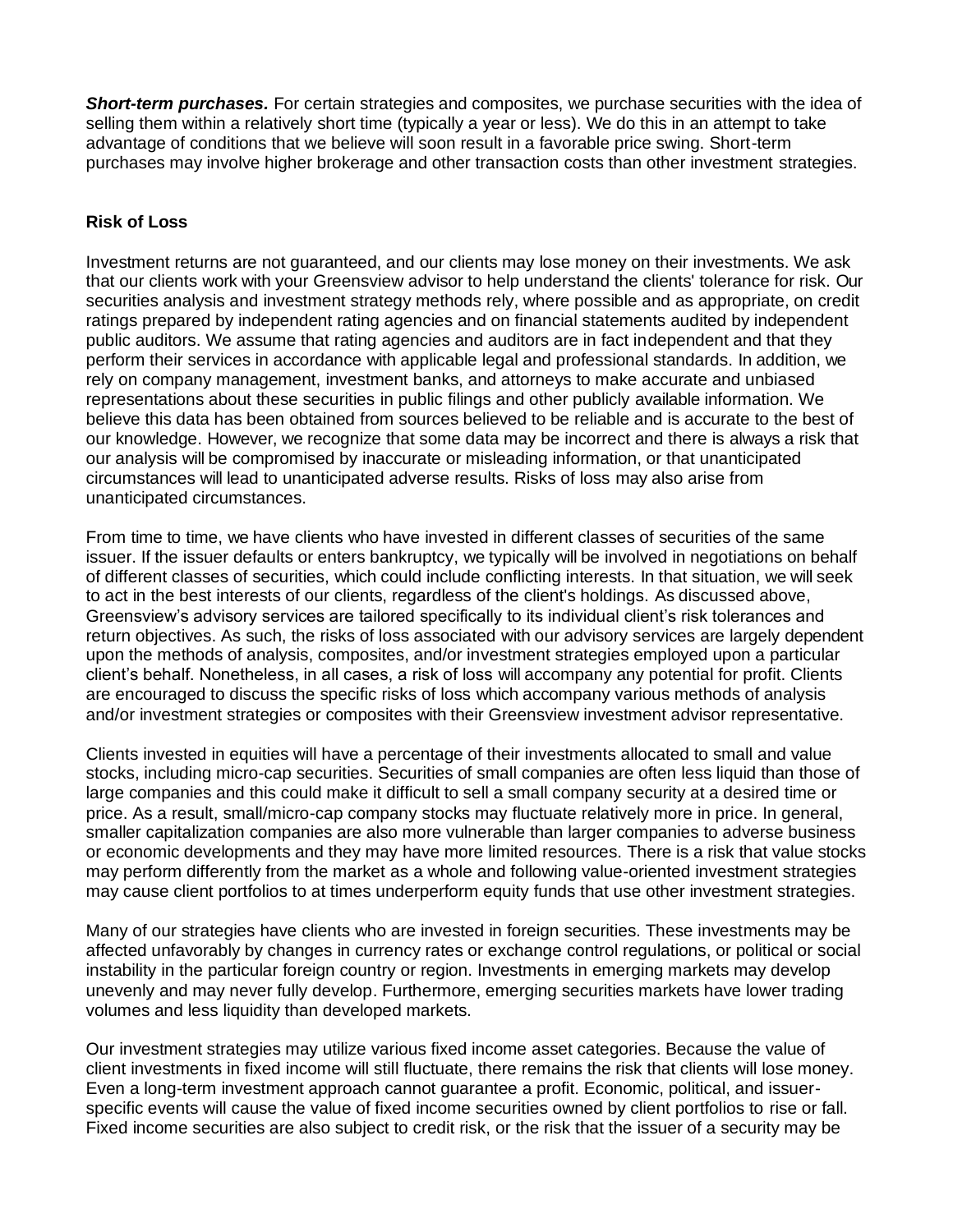unable to make interest payments and/or repay principal when due. A downgrade to an issuer's credit rating or a perceived change in an issuer's financial strength may affect a security's value, and thus, impact the investment portfolio's performance. Fixed income securities are also subject to interest rate risk because a change in market interest rates may adversely affect the value of fixed income securities. When interest rates increase, the value of fixed income securities generally will fall, and longer-term securities will be affected to a greater degree. In addition, some fixed income strategies may utilize foreign government debt, and as a result, there is the risk that (a) the governmental entity that controls the repayment of government debt may not be willing or able to repay the principal and/or to pay the interest when it becomes due, due to factors such as political considerations, the relative size of the governmental entity's debt position in relation to the economy, cash flow problems, insufficient foreign currency reserves, the failure to put in place economic reforms required by the International Monetary Fund or other multilateral agencies, and/or other national economic factors; (b) governments may default on their debt securities, which may require holders of such securities to participate in debt rescheduling; and (c) there is no legal or bankruptcy process by which defaulted government debt may be collected in whole or in part.

# <span id="page-11-0"></span>**Item 9 – Disciplinary Information**

We are required to disclose any legal or disciplinary events that are material to a client's or prospective client's evaluation of our advisory business or the integrity of our management. Our firm has no reportable legal or disciplinary events to disclose.

# <span id="page-11-1"></span>**Item 10 – OtherFinancial Industry Activities and Affiliations and Conflicts of Interest**

Licensed Insurance Agents. Some firm personnel also serve as licensed insurance agents. The recommendation that a client purchase an insurance commission product from a firm employee in his individual capacity as an insurance agent presents a conflict of interest, as the receipt of commissions may provide an incentive to recommend insurance products based on commissions to be received, rather than on a particular client's need. You are under no obligation to purchase any insurance commission products from a Greensview employee. You should note, however, that the insurance services provided by individuals employed at Greensview are strictly those of the representative, not of Greensview Wealth Management. Greensview does not receive commissions or other compensation for the sales of any insurance products. Furthermore, clients are reminded that they may purchase insurance products recommended by Greensview through other non-affiliated insurance agents.

Broker-Dealer or Representative Registration. Greensview's Investment Advisor Representatives may be registered with an unaffiliated broker-dealer. In their capacity as a registered representative, these individuals may transact in securities that pay a commission. These activities are separate and distinct from their role as an Investment Advisor Representative. If the Investment Advisor Representative is also registered with a broker-dealer, it will be disclosed in the advisor's Form ADV Part 2B Brochure Supplement which the client will receive at the onset of the relationship.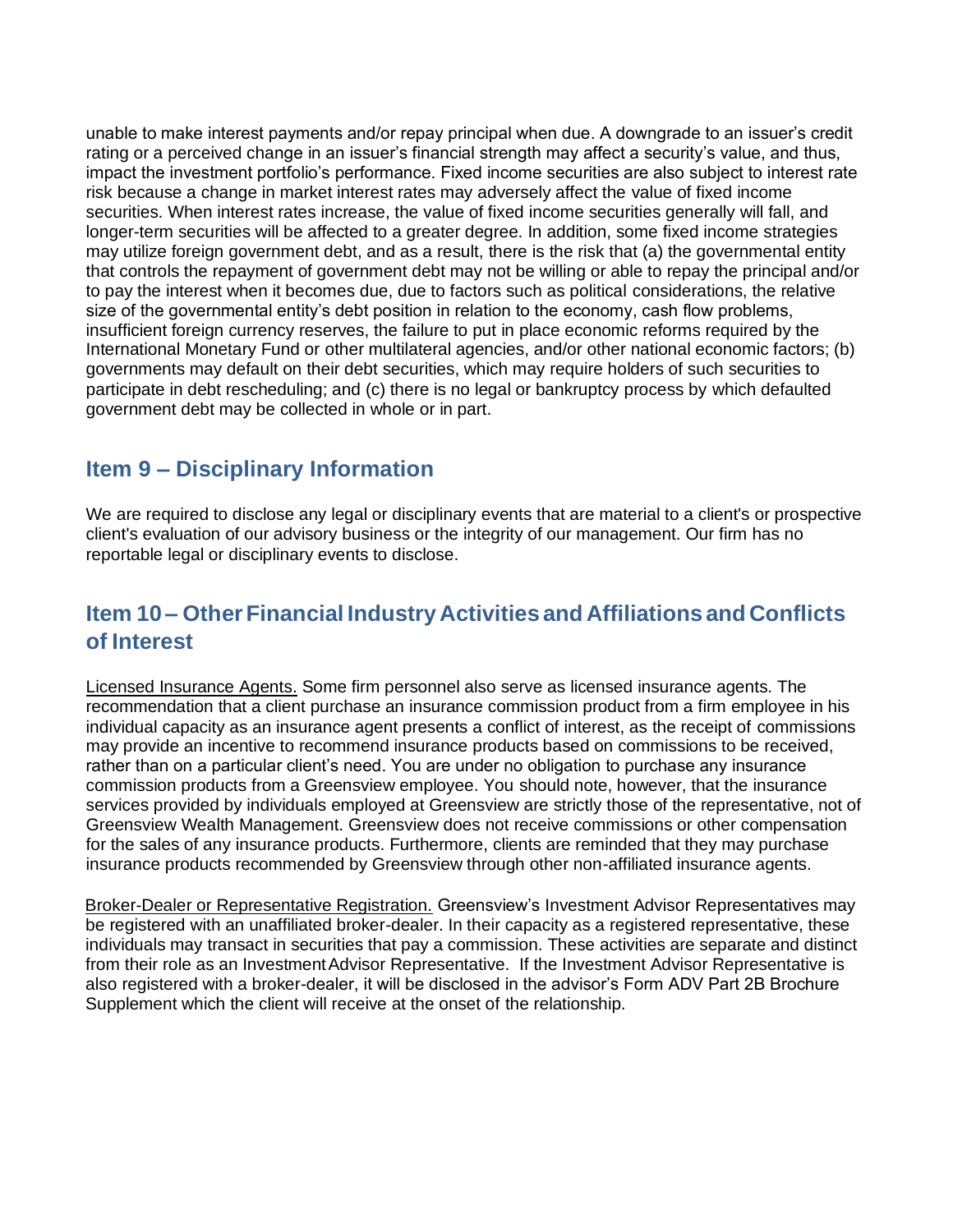# <span id="page-12-0"></span>**Item 11 – Code of Ethics, Participation in Client Transactions and Personal Trading**

### **Code of Ethics**

Our firm has adopted a Code of Ethics which sets forth high ethical standards of business conduct. Greensview Wealth Management and each Greensview employee owe a duty of loyalty, fairness, and good faith towards our clients, and have a fiduciary duty to adhere not only to specific provisions of the Code of Ethics, but to the general principles that guide the Code of Ethics. Our firm also maintains and enforces written policies reasonably designed to prevent the Adviser or any person associated with Adviser from misusing material non-public information to comply with Illinois Securities Laws and Section 204A of the Investment Advisers Act. Neither the Adviser, nor any related person of the Adviser, will recommend, buy, or sell securities within client accounts which the Adviser or a related person of the Adviser may have a material financial interest.

You may request a copy of the firm's Code of Ethics by contacting its Chief Compliance Officer, Terri Nations at 865-583-7390.

### **Personal Trading & Other Conflicts of Interests**

To address the potential for conflict of interests, we have adopted a Code that applies to our representatives who have access to non-public information relating to advisory client accounts ("Access Persons"). Access Persons must take the following steps when making personal securities transactions:

- Report initial holdings
- Certify all holdings on a quarterly and annual basis
- Pre-clear certain transactions

The Code prohibits Access Persons from using knowledge about advisory client account transactions to profit personally, directly or indirectly, by trading in his/her personal accounts. In addition, an Access Person who has discretionary authority over client accounts must generally pre-clear his/her trades or obtain prior authorization from the Adviser's Chief Compliance Officer before executing a trade. Unless an enumerated exception exists, the Code also prohibits Access Persons who have discretionary authority over client accounts from executing a security transaction for their personal accounts during a blackout period that can extend from one to seven days before or after the date that a client transaction in that same security is executed.

Other procedures regarding other potential Conflicts of Interest include:

### • **Confidentiality**

Our firm prohibits the use of material non-public information. Where we have access to nonpublic information, all employees are reminded that such information may not be used in a personal or professional capacity and is subject to the firm's insider trading policy.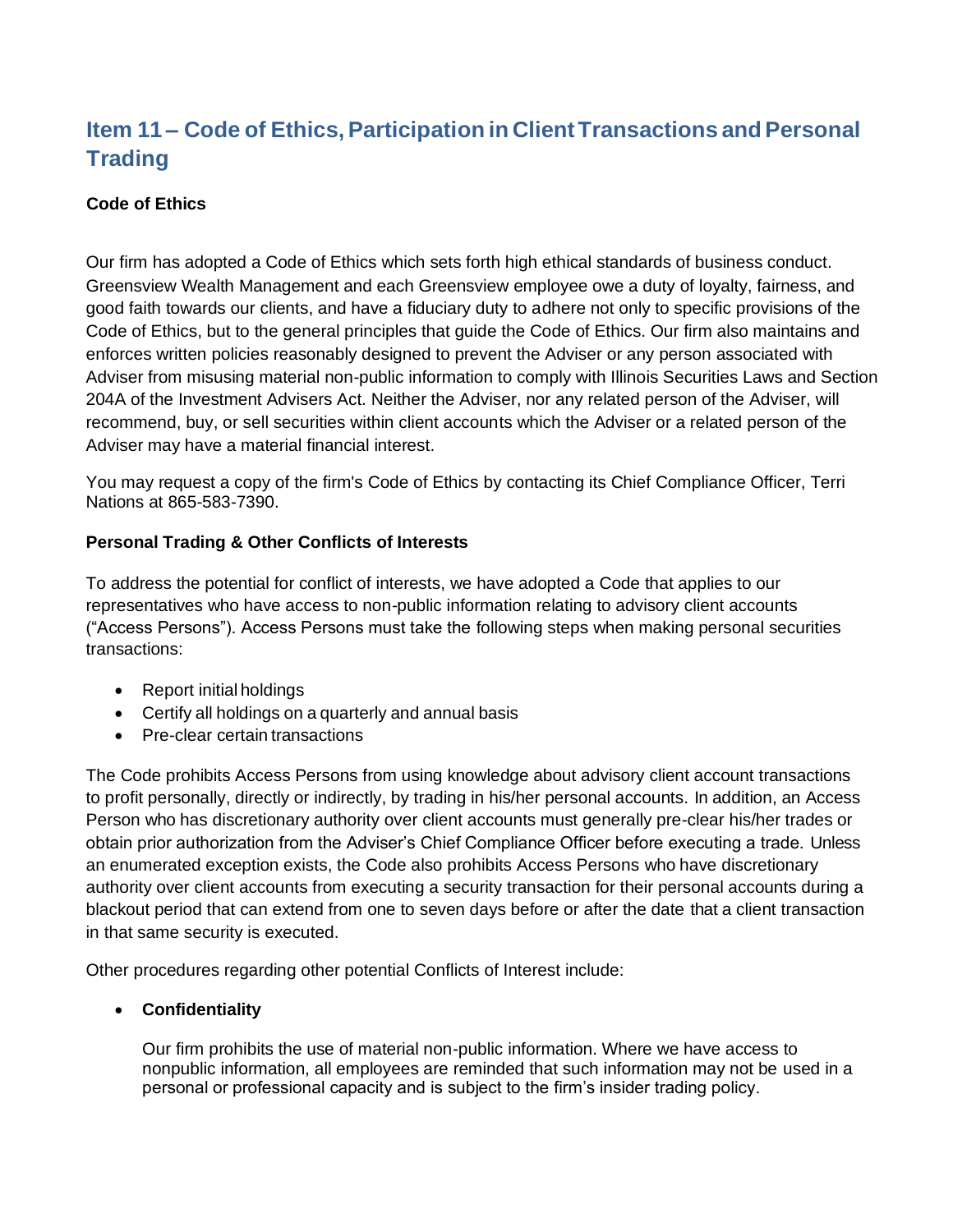### • **Gifts**

Typically gifts of a nominal value may be offered or received. Gifts in excess of a nominal value must be declined or returned. Greensview's Political Contributions Policy, which aims to ensure compliance with Tennessee Securities Laws and SEC Rule 206(4), however, places significant restrictions on the ability of Greensview supervised persons to make political contributions.

### • **Outside Business Activities**

Any outside business activity involving a non-affiliated company must be pre-approved.

Our Code of Ethics is designed to assure that the personal securities transactions, activities, and interests of our employees will not interfere with (i) making decisions in the best interest of advisory clients, and (ii) implementing such decisions while, at the same time, allowing employees to invest for their own accounts.

### **Participation or Interest in Client Transactions**

Our firm representatives may engage in securities transactions for their own accounts, including the same or related securities that are recommended to or owned by clients of the Adviser. These transactions may include trading in securities in a manner that differs from, or is inconsistent with, the advice given to clients of the Adviser, and the transactions may occur at or about the same time that such securities are recommended to or are purchased or sold for client accounts. This creates a potential for a conflict between the interest of the clients and the interests of the Adviser and/or its representatives. We will ensure, however, that such transactions are incompliance with all under the provisions under both Tennessee Securities Laws and regulations, as well as Section 206(3) of the Advisers Act governing principal transactions to advisory clients. Greensview is prohibited from engaging in agency cross transactions.

### <span id="page-13-0"></span>**Item 12 – Brokerage Practices**

### **The custodians and brokers we use**

Greensview does not maintain custody of your assets on which we advise, although we may be deemed to have custody of your assets if you give us authority to withdraw assets from your account (see Item 15 Custody, below). Your assets must be maintained in an account at a "qualified custodian," generally a broker-dealer or bank. We are independently owned and operated and not affiliated with any qualified custodian. Custodians will hold your assets in a brokerage account and buy and sell securities when instructed. We allow multiple custodians to be used as custodian/broker, and for each one, you will decide whether to open your account by entering into an account agreement directly with them. We may assist in the account opening process, but we do not open the account foryou.

We recommend that you use Charles Schwab & Co., Inc. ("Schwab"), TD Ameritrade Institutional ("TD"), or Pershing, all FINRA-registered broker-dealers, members SIPC, as your qualified custodian. All firms are independently owned and operated and are not affiliated with our firm. The custodians will hold client assets in a brokerage account and buy and sell securities when instructed. While we recommend that you utilize Schwab, TD Ameritrade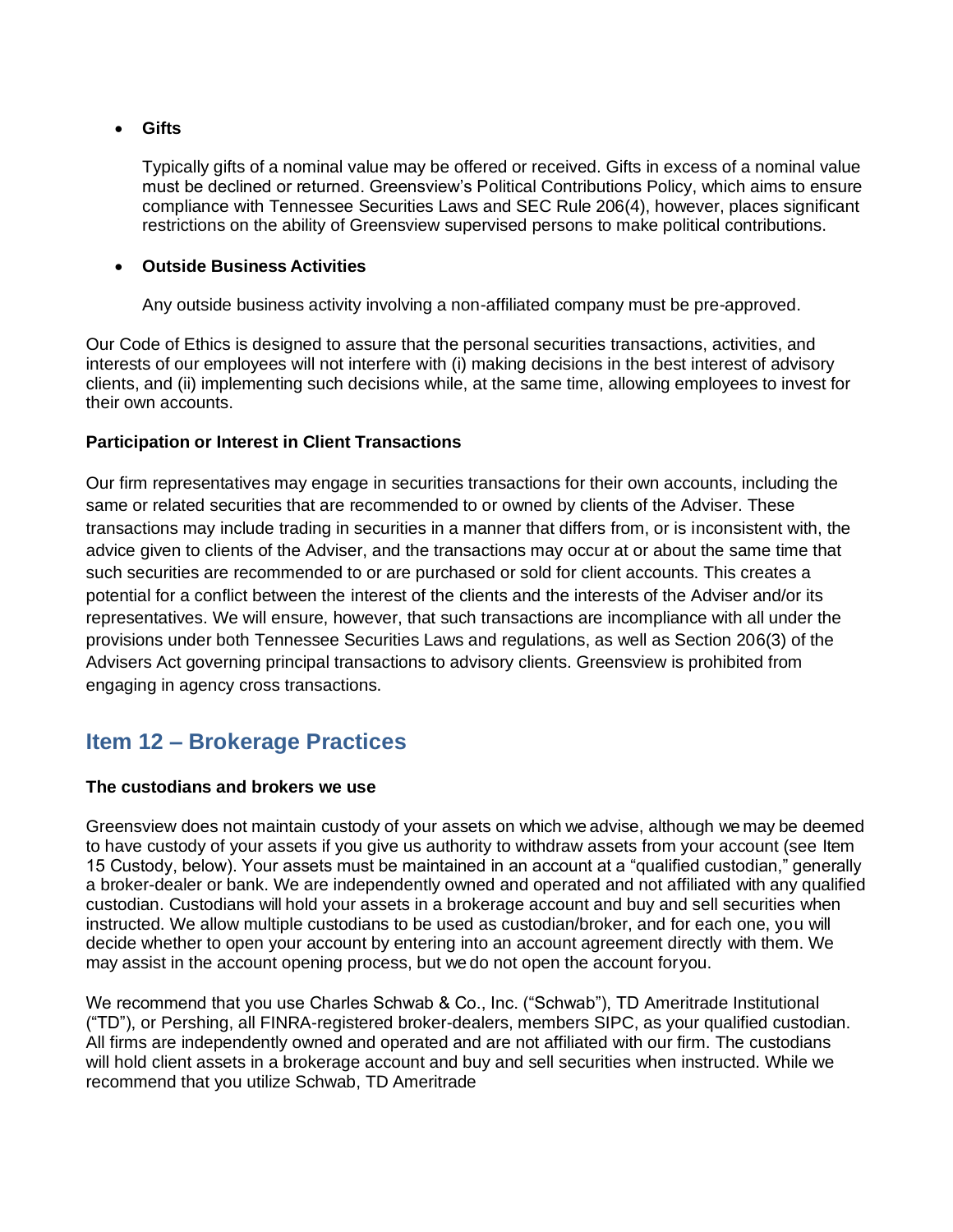Institutional, or Pershing as your custodian/broker, the decision whether to do so is ultimately your decision. If you do not wish to place your assets with Schwab, TD Ameritrade, or Pershing, you may select another custodian, although we may choose to not manage your account.

Even though your account is maintained at one of the custodians/brokers mentioned above, we can still use other brokers to execute trades for your accounts as described below (see "Your brokerage and custody costs").

#### **How we select brokers/custodians**

We seek to recommend custodians and brokers that will hold your assets and execute transactions on terms that are, overall, most advantageous when compared with other available providers and their services. We consider a wide range of factors, including:

- Combination of transaction execution services and asset custody services (generally without a separate fee for custody)
- Capability to execute, clear, and settle trades (buy and sell securities for your account)
- Capability to facilitate transfers and payments to and from accounts (wire transfers, check requests, bill payment, etc.)
- Breadth of available investment products (stocks, bonds, mutual funds, exchange -traded funds [ETFs], etc.)
- Availability of investment research and tools that assist us in making investment decisions
- Quality of services
- Competitiveness of the price of those services (commission rates, margin interest rates, other fees, etc.) and willingness to negotiate the prices
- Reputation, financial strength, security and stability
- Prior service to us and our clients
- Availability of other products and services that benefit us, as discussed below (see "Products and services available to us from Schwab, TD Ameritrade Institutional, and Pershing")

### **Your brokerage and custody costs**

For our clients' accounts that Charles Schwab & Co., TD Ameritrade Institutional, and Pershing maintains, the custodians generally do not charge you separately for custody services but is compensated by charging you commissions or other fees on trades that it executes or that settle into your Schwab, TD Ameritrade Institutional, or Pershing account. Certain trades (for example, many mutual funds and ETFs) may not incur commissions or transaction fees. The custodians may also be compensated by earning interest on the uninvested cash in your account (for example, in Schwab's Cash Features Program). Schwab's commission rates applicable to our client accounts were negotiated based on the condition that our clients collectively maintain a total of at least \$25 million of their assets in accounts at Schwab. This commitment benefits you because the overall commission rates you pay are lower than they would be otherwise. In addition to commissions, both custodians charges you a flat dollar amount as a "prime broker" or "trade away" fee for each trade that we have executed by a different broker - dealer but where the securities bought or the funds from the securities sold are deposited (settled) into your account. These fees are in addition to the commissions or other compensation you pay the executing broker-dealer. Because of this, in order to minimize your trading costs, we have the custodian execute most trades for your account. We have determined that having Charles Schwab & Co., TD Ameritrade Institutional, and Pershing execute most trades is consistent with our duty to seek "best execution" of your trades. Best execution means the most favorable terms for a transaction based on all relevant factors, including those listed above (see "How we select brokers/custodians").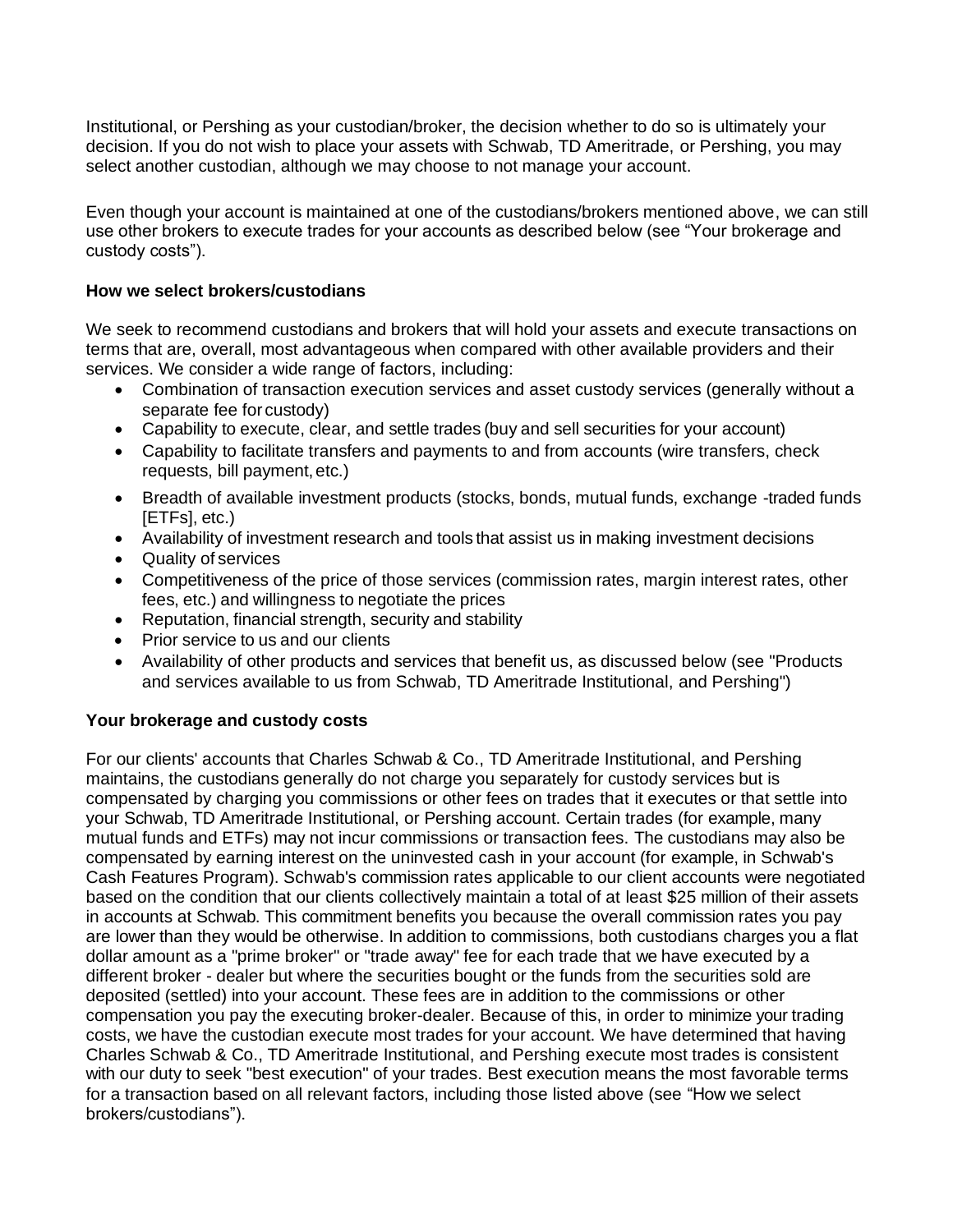### **Products and Services Available to Us From Schwab, TD Ameritrade Institutional, and Pershing,**

Schwab Advisor Services<sup>™</sup> (formerly Schwab Institutional), TD Ameritrade Institutional, and Pershing, provide the firm's clients and the firm with access to its institutional brokerage-trading, custody, reporting, and related services-many of which are not typically available to retail customers. Schwab, TD Ameritrade Institutional, and Pershing also makes available various support services. Some of those services help manage or administer clients' accounts; while others help the firm manage and grow our business. Here is a more detailed description of our preferred custodians' support services:

**Services that benefit you***.* Charles Schwab & Co., TD Ameritrade Institutional, and Pershing institutional brokerage services include access to a broad range of investment products, execution of securities transactions, and custody of client assets. The investment products available through each custodian include some to which we might not otherwise have access or that would require a significantly higher minimum initial investment by the firm's clients. Schwab's, TD Ameritrade Institutional, and Pershing services described in this paragraph generally benefit you and your accounts.

**Services that may not directly benefit you.** Each of our preferred custodians also makes available to Greensview other products and services that benefit us, but may not directly benefit your or your accounts. These products and services assist us in managing and administering your accounts. They include investment research, both the Custodians own and that of third parties. We may use this research to service all or some substantial number of our clients' accounts. In addition to investment research, Charles Schwab & Co., TD Ameritrade Institutional, and Pershing also make available software and other technology that:

- Provide access to client account data (such as duplicate trade confirmations and account statements);
- Facilitate trade execution and allocate aggregated trade orders for multiple client accounts;
- Provide pricing and other market data;
- Facilitate payment of our fees from our clients' accounts; and
- Assist with back-office functions, recordkeeping, and client reporting.

**Services that generally benefit only us.** Charles Schwab & Co., TD Ameritrade Institutional, and Pershing also offer other services intended to help us manage and further develop our business enterprise. These services include:

- Educational conferences and events;
- Consulting on technology, compliance, legal, and business needs
- Publications and conferences on practice management and business succession
- Access to employee benefits providers, human capital consultants, and insurance providers
- Marketing consulting and support.

Charles Schwab & Co., TD Ameritrade Institutional, and Pershing may provide some of these services themselves. In other cases, the custodian will arrange for third-party vendors to provide the services to the firm. Both custodians may also discount or waive its fees for some of these services or pay all or a part of a third party's fees. Charles Schwab & Co., TD Ameritrade Institutional, and Pershing may also provide the firm with other benefits such as occasional business entertainment of our personnel.

### **Our interest in Schwab, TD Ameritrade Institutional, and Pershing services**

The availability of these services from Charles Schwab & Co., TD Ameritrade Institutional, and Pershing benefits us because we do not have to produce or purchase them. We don't have to pay for the custodian's services. These services are not contingent upon us committing any specific amount of business to custodians in trading commissions or assets in custody. This creates an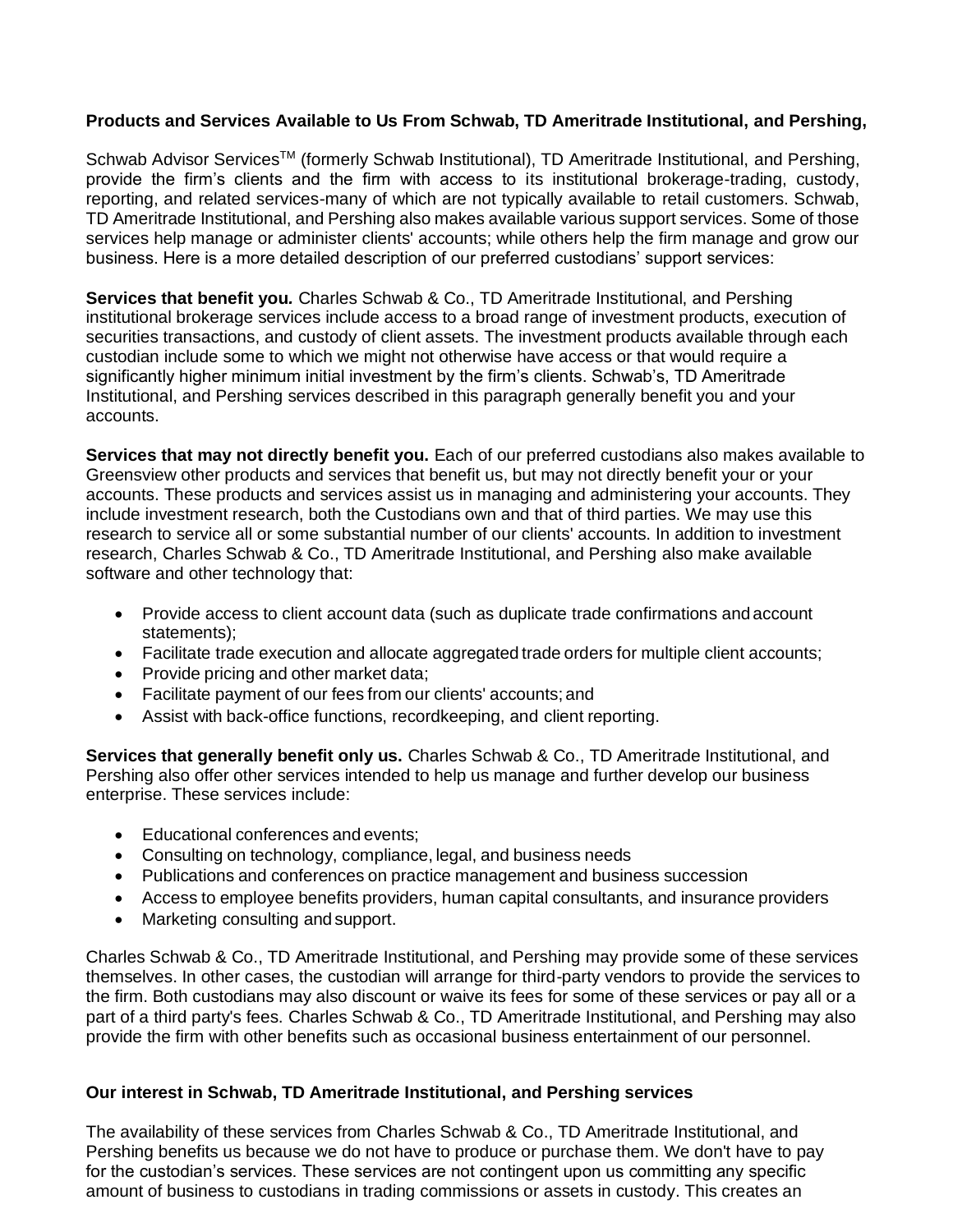<span id="page-16-0"></span>incentive to recommend that you maintain your account with Charles Schwab & Co., TD Ameritrade Institutional, and Pershing, based on our interest in receiving the custodians' services that benefit our business and the receipt of services for which we would otherwise have to pay rather than based on your interest in receiving the best value in custody services and the most favorable execution of your transactions. This is a potential conflict of interest. We believe, however, that our selection of Charles Schwab & Co., TD Ameritrade Institutional, and Pershing as custodians and brokers is in the best interests of our clients.

Our selection is primarily supported by the scope, quality, and price of Charles Schwab & Co., TD Ameritrade Institutional, and Pershing services (see "How we select brokers/ custodians") and not custodial services that benefit only us.

### **Research and Other Soft Dollar Benefits**

We do not receive or other products or services other execution from a broker-dealer or a third party in connection with client securities transaction ("soft dollar benefits").

### **Brokerage for Client Referrals**

We do not consider, in selecting or recommending broker -dealers, whether we or a related person receives client referrals from such broker-dealer or third party.

### **Best Execution and Directed Brokerage**

As indicated above, we generally recommend the use of Charles Schwab & Co., TD Ameritrade Institutional, and Pershing as custodian and broker/dealer to you. Greensview has an obligation to seek the best execution for client transactions. Best execution means the most favorable terms for a transaction based on all relevant factors, including, without limitation, quality of execution, services and research provided, commission rates, volume discounts offered, execution capability, reliability, and responsiveness of the broker/dealer. Therefore, we may use or recommend the use of brokers who do not charge the lowest available commission in the recognition of research and securities transaction services, or quality of execution. Research services received with transactions may include proprietary or third-party research (or any combination) and may be used in servicing any or all of our clients. Therefore, research services received may not be used for the account for which the particular transaction was effected.

Although we recommend the use of certain preferred broker/dealers and custodians, you may request that we direct brokerage elsewhere for transaction execution. In the event that you direct brokerage and we accept, you should be aware that we will generally be unable to negotiate commissions or other fees and charges for your account. As a result of your directing trades to a broker -dealer, we would be unable to ensure that your trades receive "best execution". As such, you may pay more in transaction charges than if you executed trades through Charles Schwab & Co., TD Ameritrade Institutional, and Pershing. Therefore, directed brokerage may cost you more money.

### **Order Aggregation**

Transactions for each client account generally will be effected independently, unless we decide to purchase or sell the same securities for several clients at approximately the same time. We may bunch such orders to obtain better price execution, to negotiate more favorable commission rates, or to allocate equitably among our clients differences in prices and commissions or other transaction costs that might have been obtained had such orders been placed independently. Under this procedure, transactions will be averaged as to price and will be allocated among clients in proportion to the purchase and sale orders placed for each client account on any given day. Greensview shall not receive any additional compensation or remuneration as a result of such aggregation.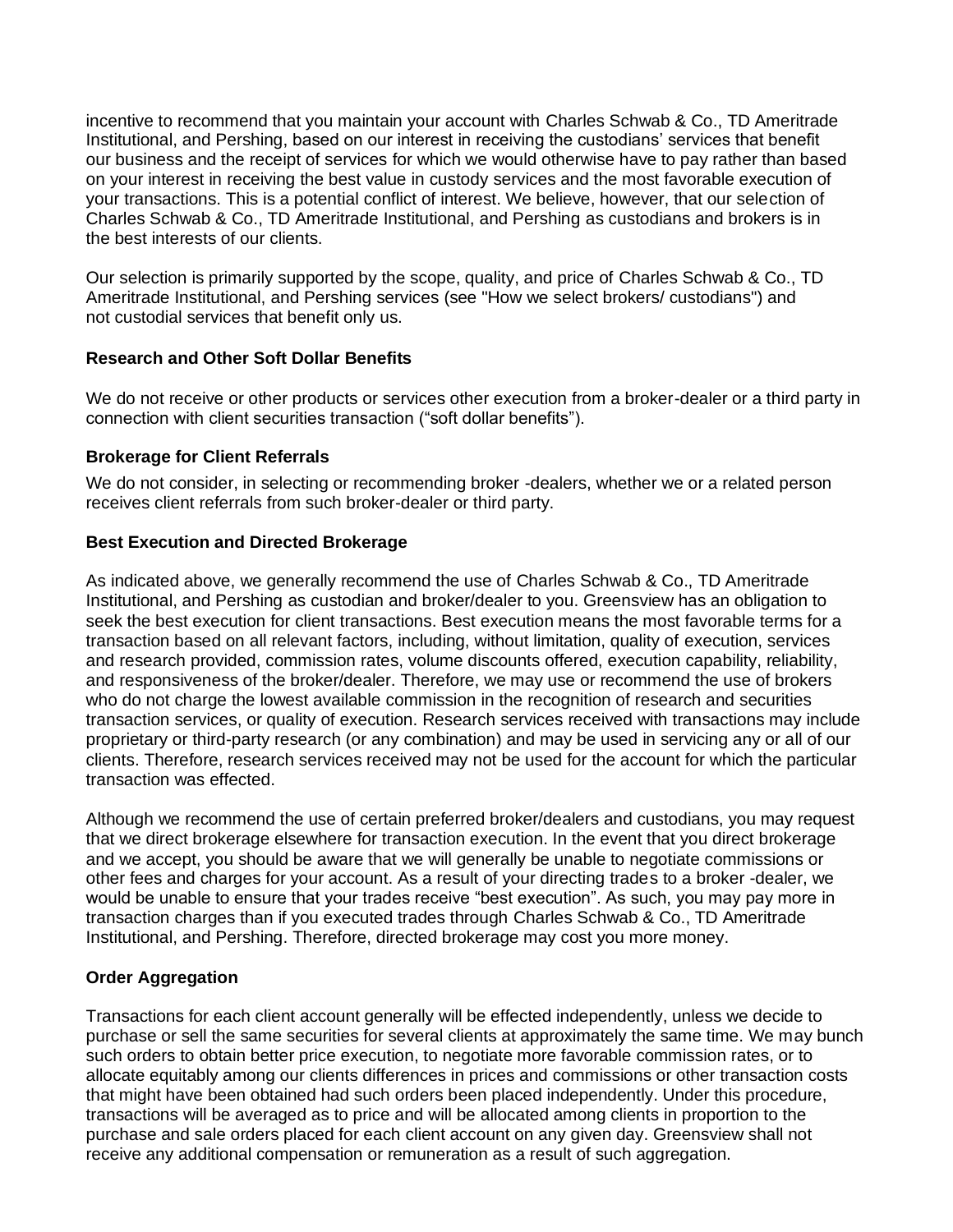### <span id="page-17-2"></span>**Item 13 – Review of Accounts**

### *Investment Management*

Greensview monitors client portfolios on a daily basis through the use of portfolio accounting software to monitor allocations. By request or on at least an annual basis, we also conduct reviews of clients' accounts. Reviews are performed by examining each client's stated investment objectives and guidelines, as outlined in their account agreements or investment policy statements. More frequent reviews may be triggered by material changes in such factors as the client's individual circumstances (marriage/divorce, job change, children, etc.), or increased/decreased risk due to external factors , such as in the market, political, or economic environments.

In addition to the statements and confirmations of transactions that clients receive from their custodian(s), we generally provide reports summarizing account performance, balances, and holdings on a quarterly basis depending on the client's preference. Clients may also access their accounts online directly through the custodian or through our website.

#### *Financial Planning*

Financial planning reviews may occur at different stages depending on the nature and the terms of each client's specific financial planning engagement.

### <span id="page-17-0"></span>**Item 14 – Client Referrals and Other Compensation**

As a matter of firm practice, we do not pay referral fees to affiliated or independent persons or firms ("Solicitors") for introducing certain clients to us.

Greensview receives an economic benefit from Charles Schwab & Co. and TD Ameritrade Institutional, in the form of the support products and services it makes available to the firm and other independent investment advisors that have their clients maintain accounts at their firms. These products and services, how they benefit the firm, and the related conflicts of interest are described above (see Item 12 – Brokerage Practices). The availability of the custodians' products and services to the firm is not based on our giving particular investment advice, such as buying particular securities for our clients.

### <span id="page-17-1"></span>**Item 15 – Custody**

Under government regulations, we are deemed to have custody of your assets if, for example, you authorize us to instruct Charles Schwab & Co., TD Ameritrade Institutional, and Pershing to deduct advisory fees directly from your account. Charles Schwab & Co., TD Ameritrade Institutional, and Pershing maintain actual custody of client assets. You will receive account statements directly from the custodian at least quarterly. They will be sent to the email or postal mailing addresses you provided to Charles Schwab & Co., TD Ameritrade Institutional, and Pershing. You should carefully review those statements promptly when they receive them. We also strongly urge you to compare the account statements that you receive from the custodian with the periodic portfolio reports that you will receive from us.

Some clients may execute limited powers of attorney or other standing letters of authorization that permit the firm to transfer money from their account with the client's independent qualified Custodian to third-parties. This authorization to direct the Custodian may be deemed to cause our firm to exercise limited custody over your funds or securities and for regulatory reporting purposes, we are required to keep track of the number of clients and accounts for which we may have this ability. We do not have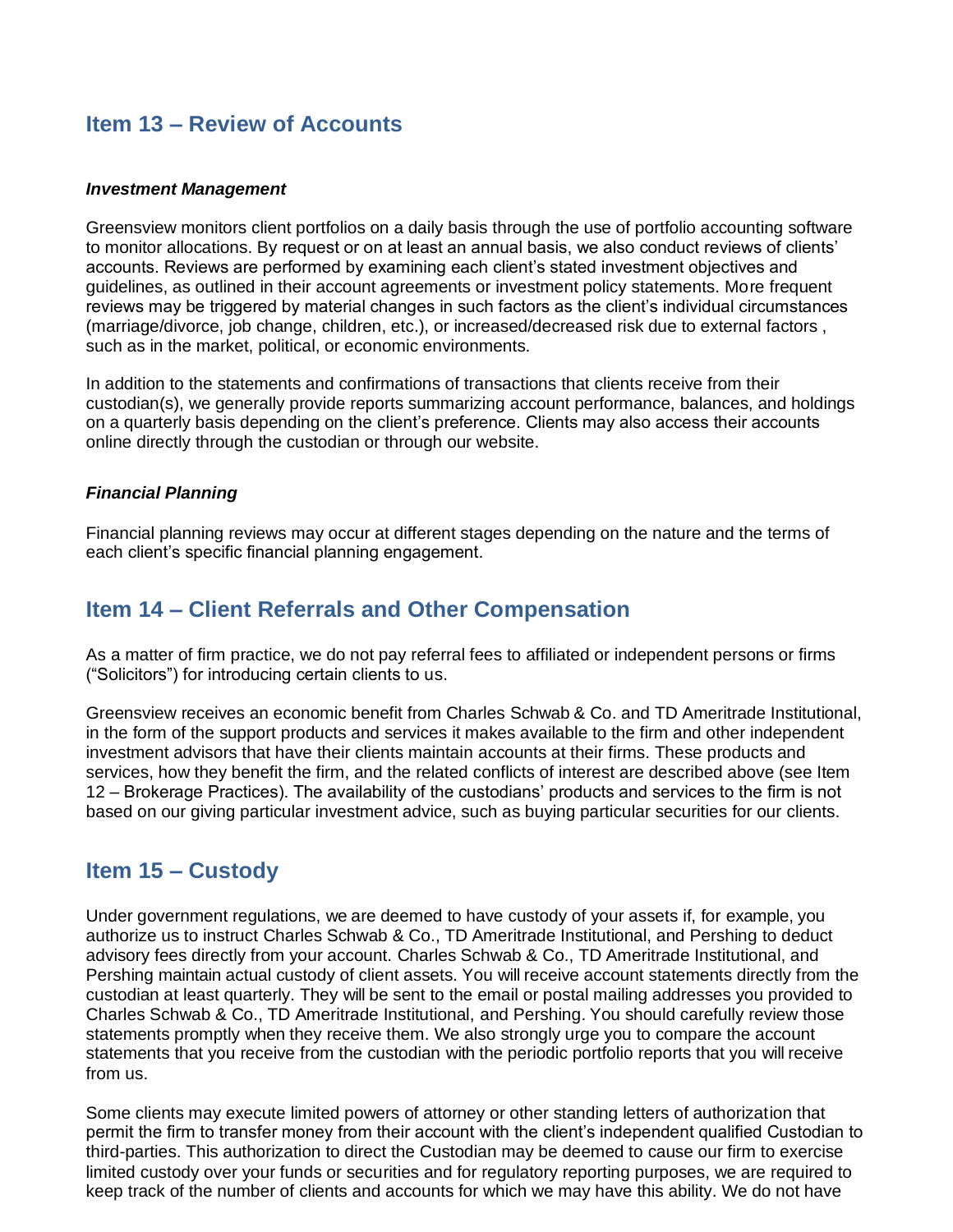physical custody of any of your funds and/or securities. Your funds and securities will be held with a bank, broker-dealer, or other independent, qualified custodian. You will receive account statements from the independent, qualified custodian(s) holding your funds and securities at least quarterly. The account statements from your custodian(s) will indicate any transfers that may have taken place within your account(s) each billing period. You should carefully review account statements for accuracy.

# **Item 16 – Investment Discretion**

As part of our investment management services, Greensview typically receives discretionary authority from you at the outset of our advisory relationship. Granting us discretionary authority permits us to make investment decisions and place trades in your account without first consulting you. Our discretionary authority gives us the ability to do the following without first contacting you:

- Determine the security to buy or sell
- Determine the amount of the security to buy or sell
- Exchange or convert securities, including money market instruments
- Determine the timing of securities transactions
- Select a broker to effect securities transactions
- Determine the terms of transaction, including commission amounts (if any)

We are granted discretionary authority when you sign a discretionary agreement with our firm. You will have the ability limit the authority through restrictions, written instructions, or based on your new

account paperwork or investment policy statements. You may change or amend limitations at any time by providing us with written instructions or revising your initial account paperwork.

Greensview seeks to manage portfolios with similar instructions or guidelines in the same way. In some instance, accounts with restrictive guidelines (for example, avoiding certain asset classes or types of securities) will be unable to participate in aggregated orders and can be disadvantaged by the market impact of trading for other accounts.

If you do not grant Greensview discretionary authority, we are limited to make periodic recommendations to you regarding which securities to be purchased or sold and the size of the transactions. You will ultimately be responsible for implementation of those recommendations and the timing of the transaction.

# <span id="page-18-0"></span>**Item 17 – Voting Client Securities**

As a matter of firm policy and practice, we do not have any authority to, and does not vote proxies on behalf of, advisory clients. You will retain the responsibility for receiving and voting proxies for any and all securities maintained in your portfolios. We may provide advice to clients regarding the clients' voting of proxies.

### <span id="page-18-1"></span>**Item 18 – Financial Information**

Greensview has no additional financial circumstances to report. We do not solicit fees of more than \$1,200 per client, six months or more in advance of services rendered under any circumstances. We are therefore not required to include a financial statement with this brochure. Greensview has not been the subject of a bankruptcy petition.